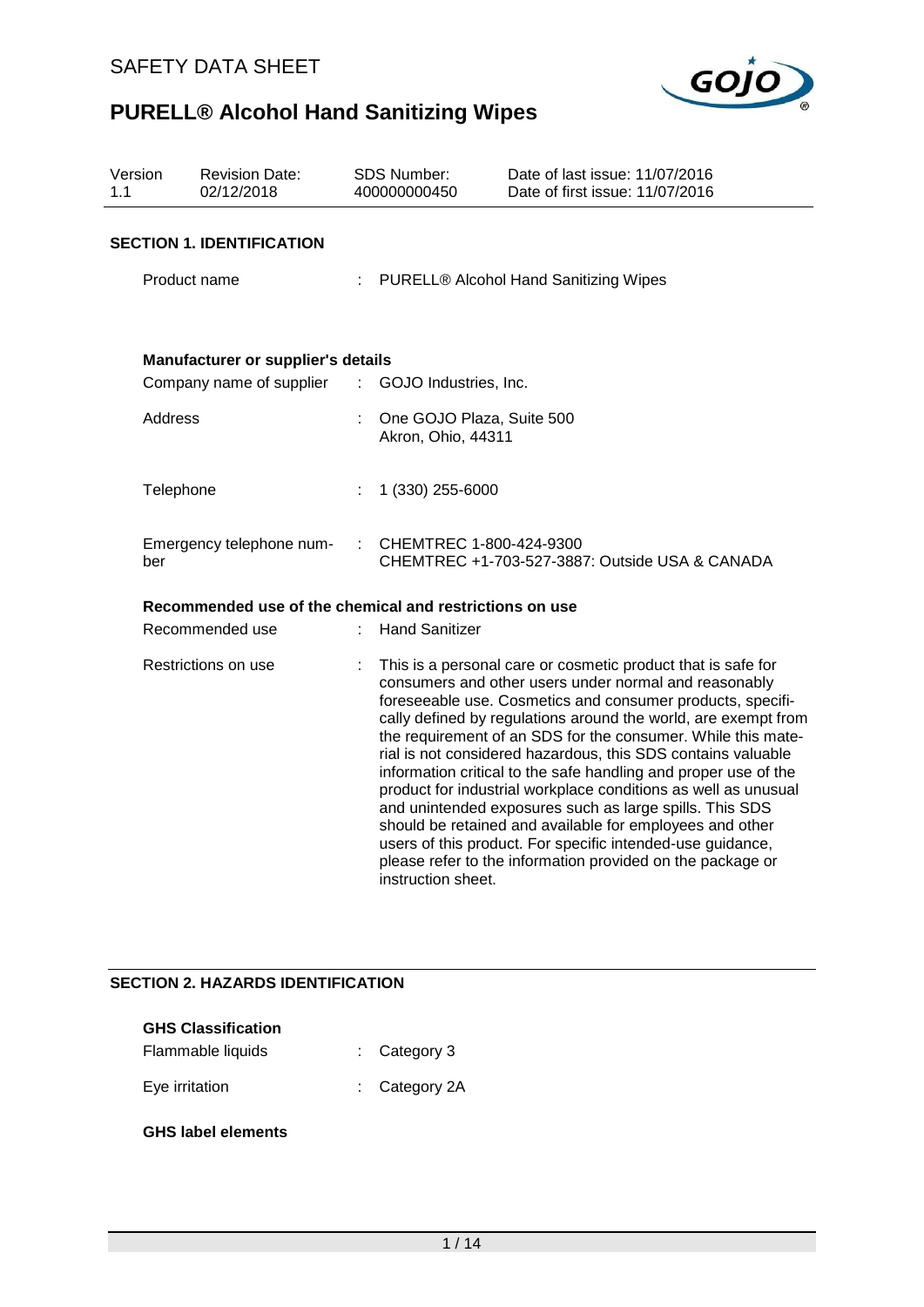

| Hazard pictograms<br>Signal word<br>Warning<br><b>Hazard statements</b><br>H226 Flammable liquid and vapour.<br>H319 Causes serious eye irritation.<br>Precautionary statements<br>÷<br><b>Prevention:</b><br>P210 Keep away from heat, hot surfaces, sparks, open flames<br>and other ignition sources. No smoking.<br>P233 Keep container tightly closed.<br>P240 Ground/bond container and receiving equipment.<br>P241 Use explosion-proof electrical/ ventilating/ lighting/ equip-<br>ment.<br>P242 Use only non-sparking tools.<br>P243 Take precautionary measures against static discharge.<br>P280 Wear eye protection/ face protection.<br><b>Response:</b><br>P305 + P351 + P338 IF IN EYES: Rinse cautiously with water<br>for several minutes. Remove contact lenses, if present and easy<br>to do. Continue rinsing.<br>P337 + P313 If eye irritation persists: Get medical advice/ atten-<br>tion.<br>P370 + P378 In case of fire: Use dry sand, dry chemical or alco-<br>hol-resistant foam to extinguish.<br>Storage:<br>P403 + P235 Store in a well-ventilated place. Keep cool.<br>Disposal:<br>P501 Dispose of contents/ container to an approved waste dis-<br>posal plant. | Version<br>1.1 | <b>Revision Date:</b><br>02/12/2018 | <b>SDS Number:</b><br>400000000450 | Date of last issue: 11/07/2016<br>Date of first issue: 11/07/2016 |
|---------------------------------------------------------------------------------------------------------------------------------------------------------------------------------------------------------------------------------------------------------------------------------------------------------------------------------------------------------------------------------------------------------------------------------------------------------------------------------------------------------------------------------------------------------------------------------------------------------------------------------------------------------------------------------------------------------------------------------------------------------------------------------------------------------------------------------------------------------------------------------------------------------------------------------------------------------------------------------------------------------------------------------------------------------------------------------------------------------------------------------------------------------------------------------------------------|----------------|-------------------------------------|------------------------------------|-------------------------------------------------------------------|
|                                                                                                                                                                                                                                                                                                                                                                                                                                                                                                                                                                                                                                                                                                                                                                                                                                                                                                                                                                                                                                                                                                                                                                                                   |                |                                     |                                    |                                                                   |
|                                                                                                                                                                                                                                                                                                                                                                                                                                                                                                                                                                                                                                                                                                                                                                                                                                                                                                                                                                                                                                                                                                                                                                                                   |                |                                     |                                    |                                                                   |
|                                                                                                                                                                                                                                                                                                                                                                                                                                                                                                                                                                                                                                                                                                                                                                                                                                                                                                                                                                                                                                                                                                                                                                                                   |                |                                     |                                    |                                                                   |
|                                                                                                                                                                                                                                                                                                                                                                                                                                                                                                                                                                                                                                                                                                                                                                                                                                                                                                                                                                                                                                                                                                                                                                                                   |                |                                     |                                    |                                                                   |
|                                                                                                                                                                                                                                                                                                                                                                                                                                                                                                                                                                                                                                                                                                                                                                                                                                                                                                                                                                                                                                                                                                                                                                                                   |                |                                     |                                    |                                                                   |
|                                                                                                                                                                                                                                                                                                                                                                                                                                                                                                                                                                                                                                                                                                                                                                                                                                                                                                                                                                                                                                                                                                                                                                                                   |                |                                     |                                    |                                                                   |
|                                                                                                                                                                                                                                                                                                                                                                                                                                                                                                                                                                                                                                                                                                                                                                                                                                                                                                                                                                                                                                                                                                                                                                                                   |                |                                     |                                    |                                                                   |

**Other hazards**

None known.

## **SECTION 3. COMPOSITION/INFORMATION ON INGREDIENTS**

#### **Hazardous components**

| <b>Chemical name</b> | CAS-No. | Concentration (% w/w) |
|----------------------|---------|-----------------------|
| Ethyl Alcohol        | 64-17-5 | $>= 50 - 70$          |
| I Isopropyl Alcohol  | 67-63-0 | $>= 1 - 5$            |
| Glycerin             | 56-81-5 | $> = 1 - 5$           |

## **SECTION 4. FIRST AID MEASURES**

General advice : In the case of accident or if you feel unwell, seek medical ad-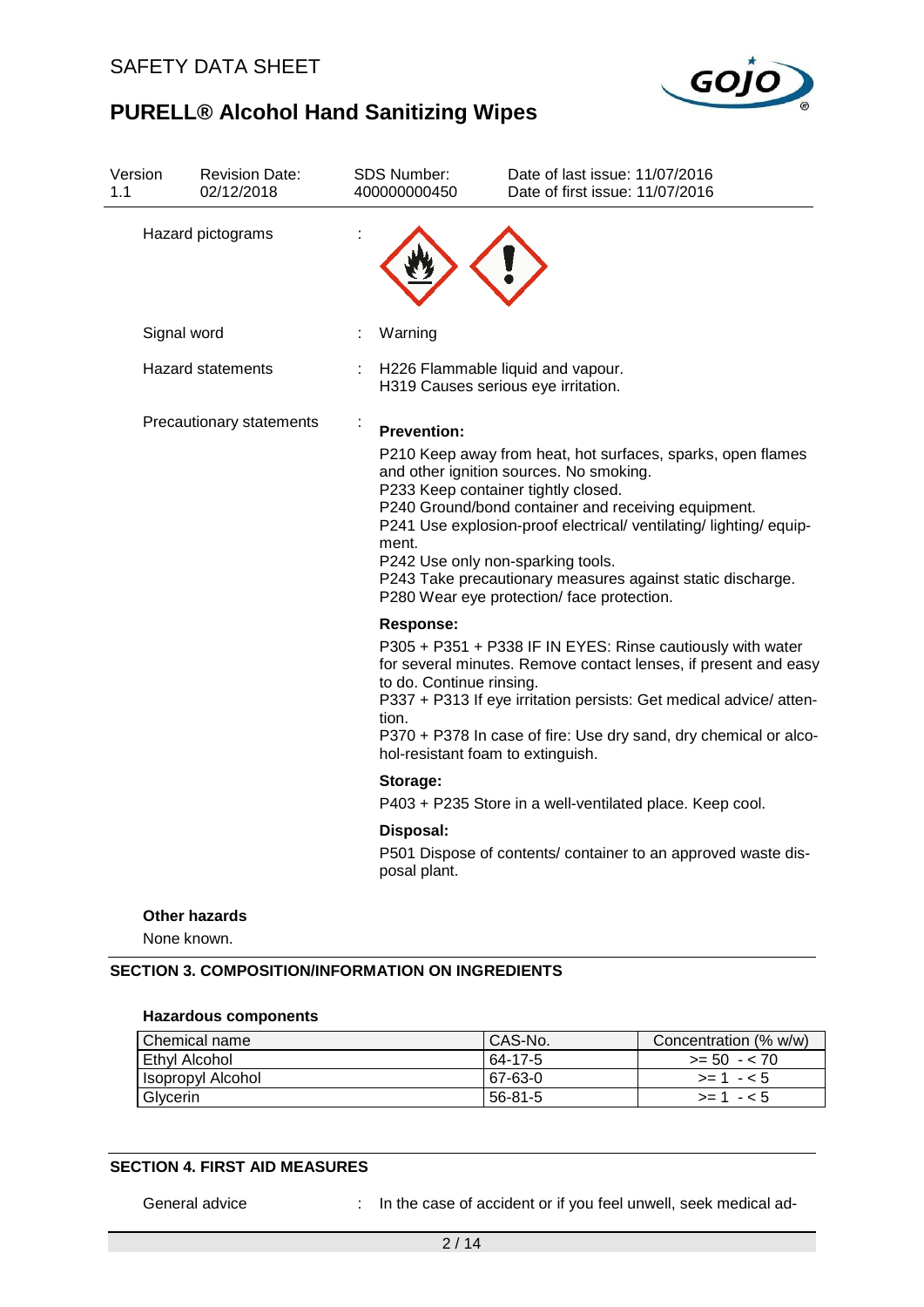

| Version<br>1.1 | <b>Revision Date:</b><br>02/12/2018                    |                                | <b>SDS Number:</b><br>400000000450                                                                                                                                  | Date of last issue: 11/07/2016<br>Date of first issue: 11/07/2016                                           |  |  |  |
|----------------|--------------------------------------------------------|--------------------------------|---------------------------------------------------------------------------------------------------------------------------------------------------------------------|-------------------------------------------------------------------------------------------------------------|--|--|--|
|                |                                                        |                                | vice immediately.<br>advice.                                                                                                                                        | When symptoms persist or in all cases of doubt seek medical                                                 |  |  |  |
|                | If inhaled                                             |                                | If inhaled, remove to fresh air.<br>If symptoms persist, call a physician.                                                                                          |                                                                                                             |  |  |  |
|                | In case of skin contact                                |                                | Wash with water and soap as a precaution.<br>Get medical attention if irritation develops and persists.                                                             |                                                                                                             |  |  |  |
|                | In case of eye contact                                 |                                | In case of contact, immediately flush eyes with plenty of water<br>for at least 15 minutes.<br>If easy to do, remove contact lens, if worn.<br>Seek medical advice. |                                                                                                             |  |  |  |
|                | If swallowed                                           |                                | : Do NOT induce vomiting.<br>Rinse mouth with water.<br>Obtain medical attention.                                                                                   |                                                                                                             |  |  |  |
| delayed        | Most important symptoms<br>and effects, both acute and | Causes serious eye irritation. |                                                                                                                                                                     |                                                                                                             |  |  |  |
|                | Protection of first-aiders                             |                                |                                                                                                                                                                     | First Aid responders should pay attention to self-protection<br>and use the recommended protective clothing |  |  |  |

### **SECTION 5. FIREFIGHTING MEASURES**

| Suitable extinguishing media                       | ÷ | Use water spray, alcohol-resistant foam, dry chemical or car-<br>bon dioxide.                                                                                                                                                   |
|----------------------------------------------------|---|---------------------------------------------------------------------------------------------------------------------------------------------------------------------------------------------------------------------------------|
| Unsuitable extinguishing<br>media                  |   | : High volume water jet                                                                                                                                                                                                         |
| Specific hazards during fire-<br>fighting          | ÷ | Do not use a solid water stream as it may scatter and spread<br>fire.<br>Cool closed containers exposed to fire with water spray.<br>Flash back possible over considerable distance.<br>May form explosive mixtures in air.     |
| Specific extinguishing meth-<br>ods                |   | Use extinguishing measures that are appropriate to local cir-<br>cumstances and the surrounding environment.<br>Use water spray to cool unopened containers.                                                                    |
| Further information                                |   | : Collect contaminated fire extinguishing water separately. This<br>must not be discharged into drains.<br>Fire residues and contaminated fire extinguishing water must<br>be disposed of in accordance with local regulations. |
| Special protective equipment :<br>for firefighters |   | In the event of fire, wear self-contained breathing apparatus.<br>Use personal protective equipment.                                                                                                                            |

## **SECTION 6. ACCIDENTAL RELEASE MEASURES**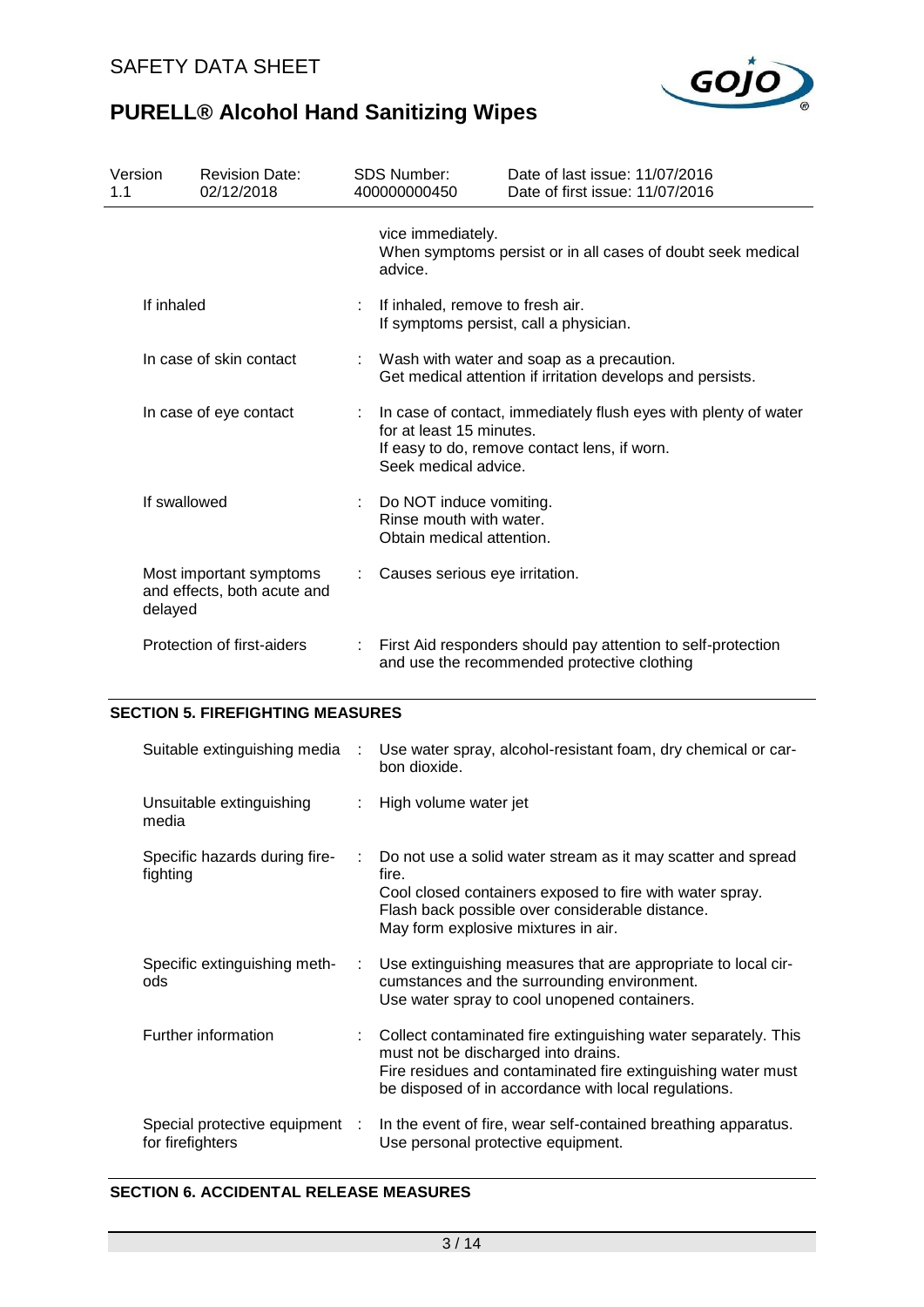| Version<br>1.1 |                                                                                       | <b>Revision Date:</b><br>02/12/2018                                             |                                                                                                                                                                                                                                                    | SDS Number:<br>400000000450                                                                                                                                                                                                                                                                                   | Date of last issue: 11/07/2016<br>Date of first issue: 11/07/2016                           |  |  |
|----------------|---------------------------------------------------------------------------------------|---------------------------------------------------------------------------------|----------------------------------------------------------------------------------------------------------------------------------------------------------------------------------------------------------------------------------------------------|---------------------------------------------------------------------------------------------------------------------------------------------------------------------------------------------------------------------------------------------------------------------------------------------------------------|---------------------------------------------------------------------------------------------|--|--|
|                |                                                                                       | Personal precautions, protec- :<br>tive equipment and emer-<br>gency procedures |                                                                                                                                                                                                                                                    | Use personal protective equipment.<br>Ensure adequate ventilation.<br>Remove all sources of ignition.<br>Evacuate personnel to safe areas.                                                                                                                                                                    | Keep people away from and upwind of spill/leak.<br>Material can create slippery conditions. |  |  |
|                | Environmental precautions<br>Methods and materials for<br>containment and cleaning up |                                                                                 | Discharge into the environment must be avoided.<br>Prevent further leakage or spillage if safe to do so.<br>Retain and dispose of contaminated wash water.<br>Local authorities should be advised if significant spillages<br>cannot be contained. |                                                                                                                                                                                                                                                                                                               |                                                                                             |  |  |
|                |                                                                                       |                                                                                 |                                                                                                                                                                                                                                                    | Non-sparking tools should be used.<br>Soak up with inert absorbent material.<br>Suppress (knock down) gases/vapours/mists with a water<br>spray jet.<br>Keep in suitable, closed containers for disposal.<br>Clean contaminated floors and objects thoroughly while ob-<br>serving environmental regulations. |                                                                                             |  |  |

## **SECTION 7. HANDLING AND STORAGE**

| Advice on safe handling     | For personal protection see section 8.<br>Keep away from heat.<br>Use with local exhaust ventilation.<br>Avoid contact with eyes.                                                                                                                          |
|-----------------------------|------------------------------------------------------------------------------------------------------------------------------------------------------------------------------------------------------------------------------------------------------------|
| Conditions for safe storage | : Take measures to prevent the build up of electrostatic charge.<br>Keep in properly labelled containers.<br>Keep containers tightly closed in a dry, cool and well-<br>ventilated place.<br>Store in accordance with the particular national regulations. |

## **SECTION 8. EXPOSURE CONTROLS/PERSONAL PROTECTION**

### **Components with workplace control parameters**

| Components               | CAS-No. | Value type<br>(Form of<br>exposure) | Control parame-<br>ters / Permissible<br>concentration | <b>Basis</b> |
|--------------------------|---------|-------------------------------------|--------------------------------------------------------|--------------|
| <b>Ethyl Alcohol</b>     | 64-17-5 | <b>TWA</b>                          | 1,000 ppm<br>1,880 mg/m3                               | CA AB OEL    |
|                          |         | <b>STEL</b>                         | 1,000 ppm                                              | CA BC OEL    |
|                          |         | <b>TWAEV</b>                        | 1,000 ppm                                              | CA QC OEL    |
|                          |         |                                     | 1,880 mg/m3                                            |              |
|                          |         | <b>STEL</b>                         | 1,000 ppm                                              | <b>ACGIH</b> |
| <b>Isopropyl Alcohol</b> | 67-63-0 | <b>TWA</b>                          | 200 ppm<br>492 mg/m3                                   | CA AB OEL    |
|                          |         | <b>STEL</b>                         | 400 ppm<br>984 mg/m3                                   | CA AB OEL    |
|                          |         | <b>TWA</b>                          | 200 ppm                                                | CA BC OEL    |
|                          |         | <b>STEL</b>                         | 400 ppm                                                | CA BC OEL    |

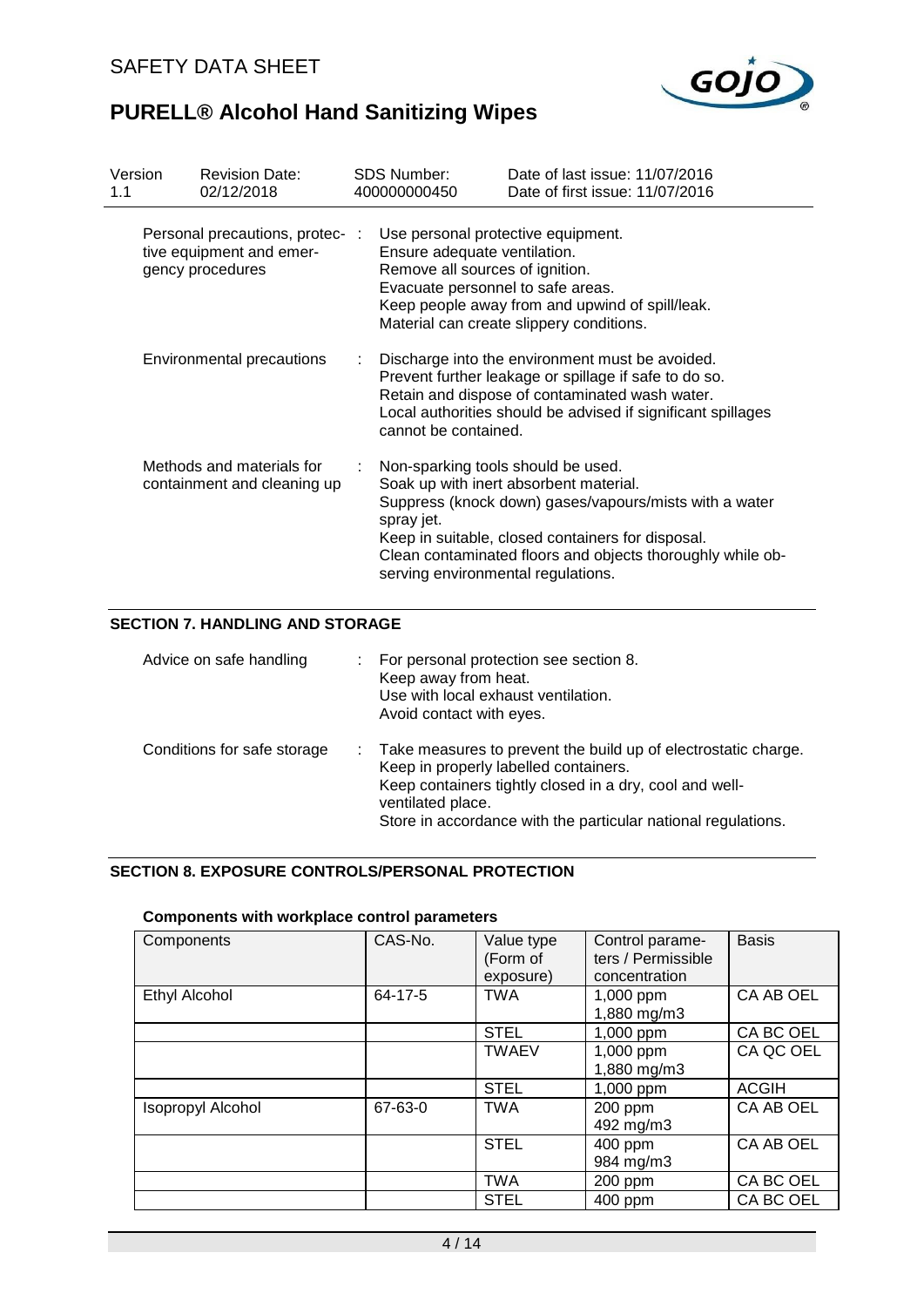

| Version<br>1.1 | <b>Revision Date:</b><br>02/12/2018                     |         | <b>SDS Number:</b><br>400000000450                                                                                                                                                                                                                   |                                  | Date of last issue: 11/07/2016<br>Date of first issue: 11/07/2016 |                                                              |                                               |                                   |           |                            |
|----------------|---------------------------------------------------------|---------|------------------------------------------------------------------------------------------------------------------------------------------------------------------------------------------------------------------------------------------------------|----------------------------------|-------------------------------------------------------------------|--------------------------------------------------------------|-----------------------------------------------|-----------------------------------|-----------|----------------------------|
|                |                                                         |         |                                                                                                                                                                                                                                                      |                                  |                                                                   | <b>TWAEV</b>                                                 | 400 ppm<br>983 mg/m3                          |                                   |           | CA QC OEL                  |
|                |                                                         |         |                                                                                                                                                                                                                                                      |                                  |                                                                   | <b>STEV</b>                                                  | 500 ppm<br>1,230 mg/m3                        |                                   |           | CA QC OEL                  |
|                |                                                         |         |                                                                                                                                                                                                                                                      |                                  |                                                                   | <b>TWA</b>                                                   | 200 ppm                                       |                                   |           | <b>ACGIH</b>               |
|                |                                                         |         |                                                                                                                                                                                                                                                      |                                  |                                                                   | <b>STEL</b>                                                  | 400 ppm                                       |                                   |           | <b>ACGIH</b>               |
| Glycerin       |                                                         |         | 56-81-5                                                                                                                                                                                                                                              |                                  |                                                                   | <b>TWA</b>                                                   | 10 mg/m3                                      |                                   |           | CA BC OEL                  |
|                |                                                         |         |                                                                                                                                                                                                                                                      |                                  |                                                                   | TWA (Res-<br>pirable)                                        | $3$ mg/m $3$                                  |                                   |           | CA BC OEL                  |
|                |                                                         |         |                                                                                                                                                                                                                                                      |                                  |                                                                   | TWA (Mist)                                                   | 10 mg/m3                                      |                                   |           | CA BC OEL                  |
|                |                                                         |         |                                                                                                                                                                                                                                                      |                                  |                                                                   | TWA (Mist)                                                   | 10 mg/m3                                      |                                   |           | CA AB OEL                  |
|                |                                                         |         |                                                                                                                                                                                                                                                      |                                  |                                                                   | <b>TWAEV</b><br>(Mist)                                       | 10 mg/m3                                      |                                   |           | CA QC OEL                  |
|                |                                                         |         |                                                                                                                                                                                                                                                      |                                  |                                                                   | TWA (Res-<br>pirable mist)                                   | $3$ mg/m $3$                                  |                                   | CA BC OEL |                            |
|                | <b>Biological occupational exposure limits</b>          |         |                                                                                                                                                                                                                                                      |                                  |                                                                   |                                                              |                                               |                                   |           |                            |
|                | Components                                              | CAS-No. |                                                                                                                                                                                                                                                      | Control<br>parameters<br>Acetone |                                                                   | Biological<br>specimen                                       | Sam-<br>pling<br>time                         | Permissible<br>concentra-<br>tion |           | <b>Basis</b>               |
|                | <b>Isopropyl Alcohol</b>                                | 67-63-0 |                                                                                                                                                                                                                                                      |                                  |                                                                   | Urine                                                        | End of<br>shift at<br>end of<br>work-<br>week | 40 mg/l                           |           | <b>ACGIH</b><br><b>BEI</b> |
|                | Personal protective equipment<br>Respiratory protection |         | No personal respiratory protective equipment normally re-<br>quired.                                                                                                                                                                                 |                                  |                                                                   |                                                              |                                               |                                   |           |                            |
|                | Eye protection                                          |         | No special protective equipment required.<br>$\mathbb{Z}^n$<br>Wear face-shield and protective suit for abnormal processing<br>problems.                                                                                                             |                                  |                                                                   |                                                              |                                               |                                   |           |                            |
|                | Skin and body protection                                |         |                                                                                                                                                                                                                                                      |                                  |                                                                   | No special protective equipment required.                    |                                               |                                   |           |                            |
|                | Protective measures                                     |         | Choose body protection in relation to its type, to the concen-<br>tration and amount of dangerous substances, and to the spe-<br>cific work-place.<br>Ensure that eye flushing systems and safety showers are<br>located close to the working place. |                                  |                                                                   |                                                              |                                               |                                   |           |                            |
|                | Hygiene measures                                        |         |                                                                                                                                                                                                                                                      |                                  |                                                                   | Handle in accordance with good industrial hygiene and safety |                                               |                                   |           |                            |

#### **SECTION 9. PHYSICAL AND CHEMICAL PROPERTIES**

| Appearance | : sheets                    |
|------------|-----------------------------|
| Colour     | : clear, cloudy, colourless |
| Odour      | : alcohol-like              |

Avoid contact with eyes.

practice.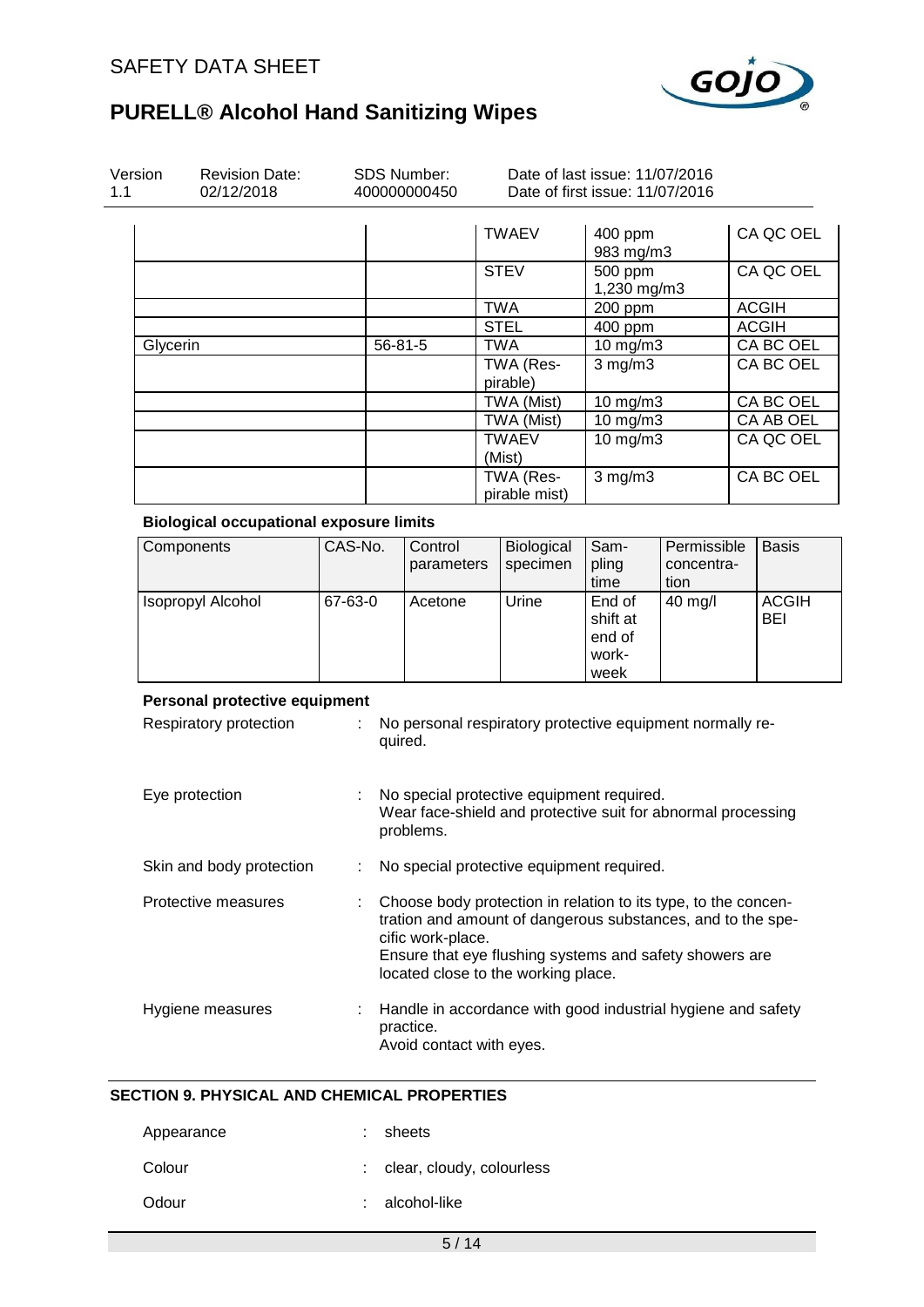

| Version<br>1.1 |                 | <b>Revision Date:</b><br>02/12/2018 |           | SDS Number:<br>400000000450 | Date of last issue: 11/07/2016<br>Date of first issue: 11/07/2016 |
|----------------|-----------------|-------------------------------------|-----------|-----------------------------|-------------------------------------------------------------------|
|                |                 | <b>Odour Threshold</b>              |           | No data available           |                                                                   |
|                |                 |                                     |           |                             |                                                                   |
|                | pH              |                                     |           | $6 - 9$                     |                                                                   |
|                |                 | Melting point/freezing point        | ÷         | No data available           |                                                                   |
|                | range           | Initial boiling point and boiling   | $\sim 10$ | No data available           |                                                                   |
|                | Flash point     |                                     |           | 28.70 °C                    |                                                                   |
|                |                 | Evaporation rate                    |           | No data available           |                                                                   |
|                |                 | Flammability (solid, gas)           | ÷         | Not applicable              |                                                                   |
|                |                 | Upper explosion limit               |           | No data available           |                                                                   |
|                |                 | Lower explosion limit               |           | No data available           |                                                                   |
|                |                 | Vapour pressure                     |           | No data available           |                                                                   |
|                |                 | Relative vapour density             |           | No data available           |                                                                   |
|                | Density         |                                     |           | 0.8908 g/cm3                |                                                                   |
|                | Solubility(ies) | Solubility in other solvents        | ÷         | soluble                     |                                                                   |
|                | octanol/water   | Partition coefficient: n-           |           | Not applicable              |                                                                   |
|                |                 | Auto-ignition temperature           | ÷         | No data available           |                                                                   |
|                |                 | Decomposition temperature           |           |                             | The substance or mixture is not classified self-reactive.         |
|                | Viscosity       | Viscosity, dynamic                  |           | No data available           |                                                                   |
|                |                 | <b>Explosive properties</b>         |           | Not explosive               |                                                                   |
|                |                 | Oxidizing properties                |           |                             | The substance or mixture is not classified as oxidizing.          |

## **SECTION 10. STABILITY AND REACTIVITY**

| Reactivity          | : Not classified as a reactivity hazard.                                      |
|---------------------|-------------------------------------------------------------------------------|
| Chemical stability  | : Stable under normal conditions.                                             |
| tions               | Possibility of hazardous reac- : Vapours may form explosive mixture with air. |
| Conditions to avoid | : Heat, flames and sparks.                                                    |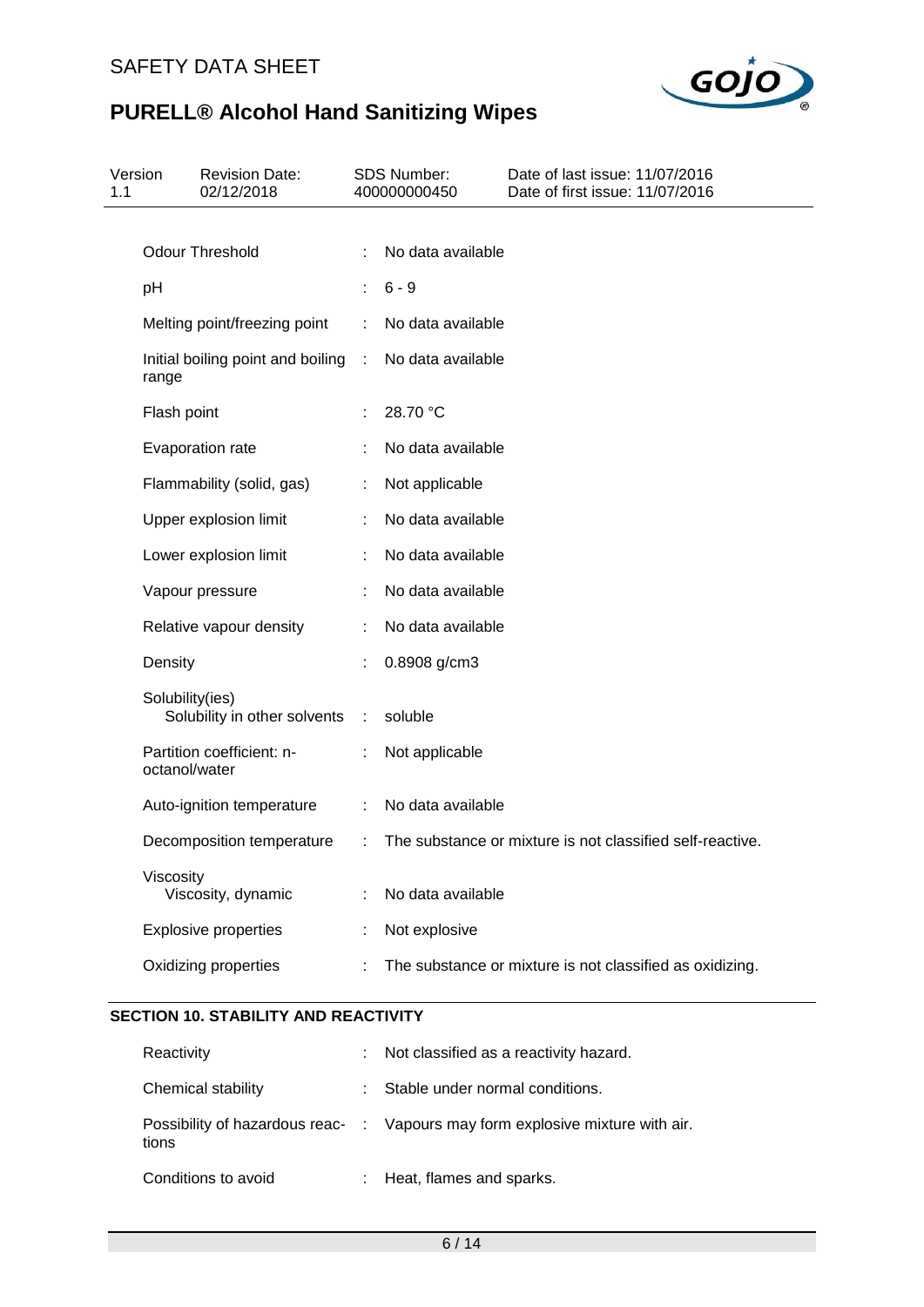

| Version<br>1.1 | <b>Revision Date:</b><br>02/12/2018                                                                            |                                                      | <b>SDS Number:</b><br>400000000450                                      | Date of last issue: 11/07/2016<br>Date of first issue: 11/07/2016 |  |  |  |  |
|----------------|----------------------------------------------------------------------------------------------------------------|------------------------------------------------------|-------------------------------------------------------------------------|-------------------------------------------------------------------|--|--|--|--|
|                | Incompatible materials                                                                                         | ÷.                                                   | Oxidizing agents                                                        |                                                                   |  |  |  |  |
|                | Hazardous decomposition<br>products                                                                            | No hazardous decomposition products are known.<br>÷. |                                                                         |                                                                   |  |  |  |  |
|                | <b>SECTION 11. TOXICOLOGICAL INFORMATION</b>                                                                   |                                                      |                                                                         |                                                                   |  |  |  |  |
|                | Information on likely routes of exposure<br>Inhalation<br>Eye contact<br>Skin contact<br><b>Acute toxicity</b> |                                                      |                                                                         |                                                                   |  |  |  |  |
|                | Not classified based on available information.                                                                 |                                                      |                                                                         |                                                                   |  |  |  |  |
|                | Components:                                                                                                    |                                                      |                                                                         |                                                                   |  |  |  |  |
|                | <b>Ethyl Alcohol:</b><br>Acute oral toxicity                                                                   | ÷.                                                   | LD50 (Rat): $> 5,000$ mg/kg                                             |                                                                   |  |  |  |  |
|                | Acute inhalation toxicity                                                                                      |                                                      | LC50 (Rat): 124.7 mg/l<br>Exposure time: 4 h<br>Test atmosphere: vapour |                                                                   |  |  |  |  |
|                | <b>Isopropyl Alcohol:</b>                                                                                      |                                                      |                                                                         |                                                                   |  |  |  |  |
|                | Acute oral toxicity                                                                                            | ÷                                                    | LD50 (Rat): $> 5,000$ mg/kg                                             |                                                                   |  |  |  |  |
|                | Acute inhalation toxicity                                                                                      | ÷                                                    | LC50 (Rat): 72.6 mg/l<br>Exposure time: 4 h<br>Test atmosphere: vapour  |                                                                   |  |  |  |  |
|                | Acute dermal toxicity                                                                                          | ÷                                                    | LD50 (Rat): $> 5,000$ mg/kg                                             |                                                                   |  |  |  |  |
|                | <b>Glycerin:</b>                                                                                               |                                                      |                                                                         |                                                                   |  |  |  |  |
|                | Acute oral toxicity                                                                                            |                                                      | : LD50 (Rat): $> 5,000$ mg/kg                                           |                                                                   |  |  |  |  |
|                | <b>Skin corrosion/irritation</b><br>Not classified based on available information.                             |                                                      |                                                                         |                                                                   |  |  |  |  |
|                | Components:                                                                                                    |                                                      |                                                                         |                                                                   |  |  |  |  |
|                | <b>Ethyl Alcohol:</b>                                                                                          |                                                      |                                                                         |                                                                   |  |  |  |  |

Species: Rabbit Method: OECD Test Guideline 404 Result: No skin irritation

## **Isopropyl Alcohol:**

Species: Rabbit Result: No skin irritation

**Glycerin:** Result: No skin irritation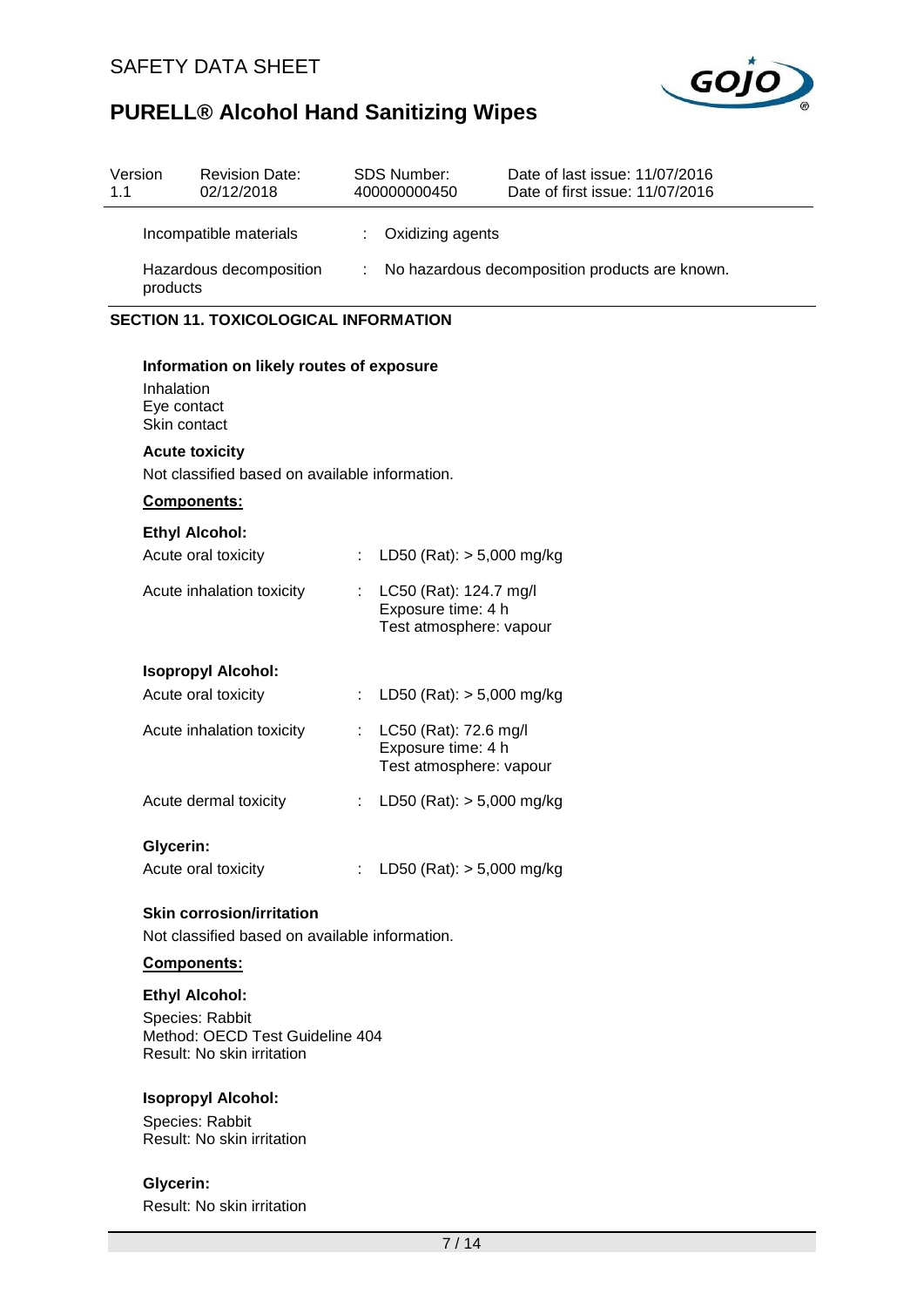

| Version | <b>Revision Date:</b> | SDS Number:  |
|---------|-----------------------|--------------|
| 1.1     | 02/12/2018            | 400000000450 |

Date of last issue: 11/07/2016 Date of first issue: 11/07/2016

**Serious eye damage/eye irritation**

Causes serious eye irritation.

#### **Components:**

#### **Ethyl Alcohol:**

Species: Rabbit Result: Irritation to eyes, reversing within 21 days Method: OECD Test Guideline 405

#### **Isopropyl Alcohol:**

Species: Rabbit Result: Irritation to eyes, reversing within 21 days

#### **Glycerin:**

Result: No eye irritation

#### **Respiratory or skin sensitisation**

#### **Skin sensitisation**

Not classified based on available information.

#### **Respiratory sensitisation**

Not classified based on available information.

#### **Components:**

#### **Ethyl Alcohol:**

Test Type: Local lymph node assay (LLNA) Exposure routes: Skin contact Species: Mouse Result: negative

#### **Isopropyl Alcohol:**

Test Type: Buehler Test Exposure routes: Skin contact Species: Guinea pig Method: OECD Test Guideline 406 Result: negative

#### **Germ cell mutagenicity**

Not classified based on available information.

#### **Components:**

| <b>Ethyl Alcohol:</b> |                                                                                  |
|-----------------------|----------------------------------------------------------------------------------|
| Genotoxicity in vitro | : Test Type: In vitro mammalian cell gene mutation test<br>Result: negative      |
| Genotoxicity in vivo  | : Test Type: Rodent dominant lethal test (germ cell) (in vivo)<br>Species: Mouse |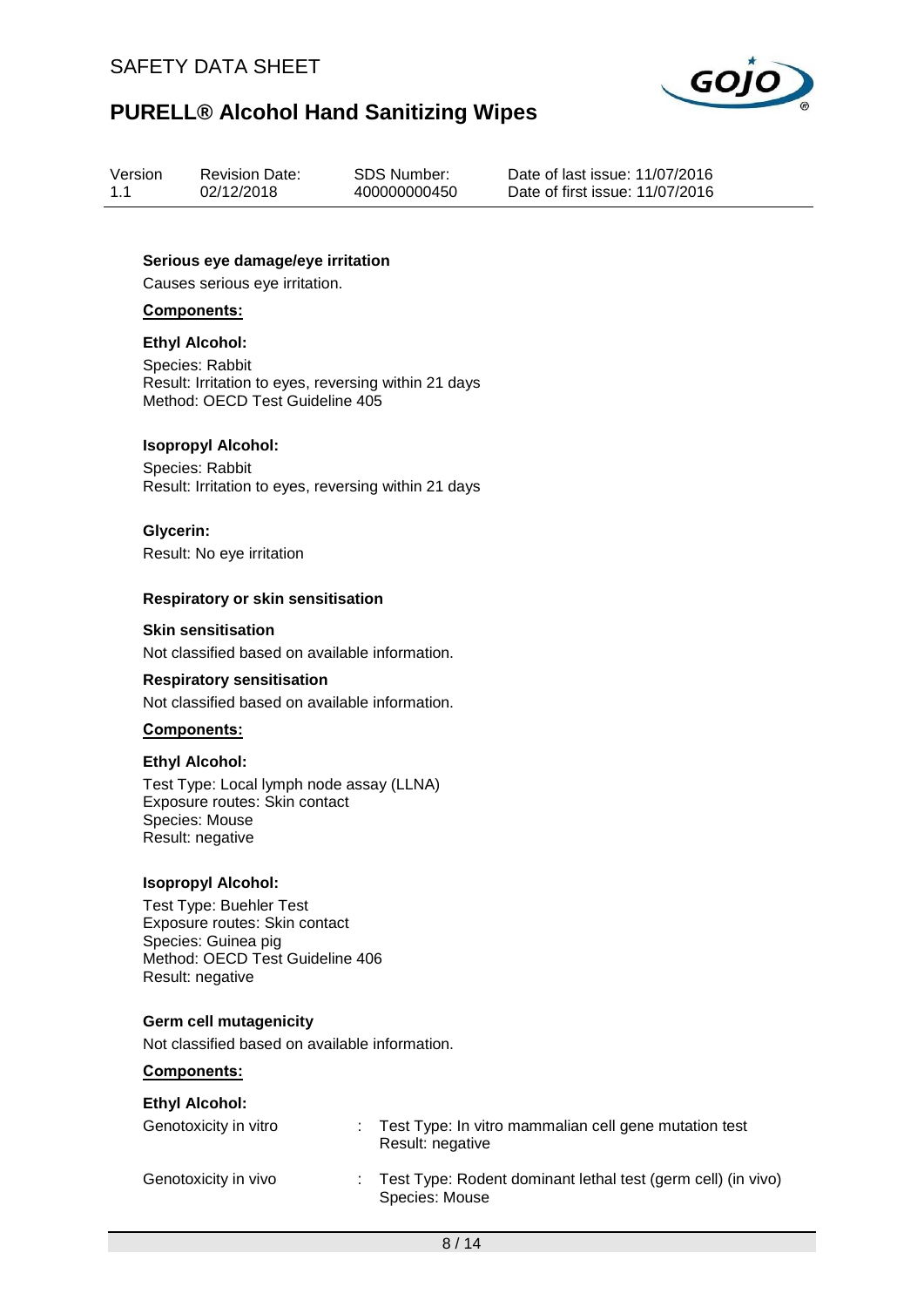

| Version<br>1.1 |                  | <b>Revision Date:</b><br>02/12/2018                                                                                       |   | <b>SDS Number:</b><br>400000000450                                 | Date of last issue: 11/07/2016<br>Date of first issue: 11/07/2016                                           |
|----------------|------------------|---------------------------------------------------------------------------------------------------------------------------|---|--------------------------------------------------------------------|-------------------------------------------------------------------------------------------------------------|
|                |                  |                                                                                                                           |   | Application Route: Ingestion<br>Result: negative                   |                                                                                                             |
|                |                  | <b>Isopropyl Alcohol:</b>                                                                                                 |   |                                                                    |                                                                                                             |
|                |                  | Genotoxicity in vitro                                                                                                     | ÷ | Result: negative                                                   | Test Type: Bacterial reverse mutation assay (AMES)                                                          |
|                |                  | Genotoxicity in vivo                                                                                                      |   | cytogenetic assay)<br>Species: Mouse<br>Result: negative           | Test Type: Mammalian erythrocyte micronucleus test (in vivo<br>Application Route: Intraperitoneal injection |
|                | <b>Glycerin:</b> |                                                                                                                           |   |                                                                    |                                                                                                             |
|                |                  | Genotoxicity in vitro                                                                                                     |   | Result: negative                                                   | Test Type: In vitro mammalian cell gene mutation test<br>Method: OECD Test Guideline 476                    |
|                |                  | Carcinogenicity<br>Not classified based on available information.                                                         |   |                                                                    |                                                                                                             |
|                |                  | Components:                                                                                                               |   |                                                                    |                                                                                                             |
|                |                  | <b>Isopropyl Alcohol:</b>                                                                                                 |   |                                                                    |                                                                                                             |
|                | Species: Rat     | Application Route: inhalation (vapour)<br>Exposure time: 104 weeks<br>Method: OECD Test Guideline 451<br>Result: negative |   |                                                                    |                                                                                                             |
|                | Glycerin:        |                                                                                                                           |   |                                                                    |                                                                                                             |
|                | Species: Rat     | Application Route: Ingestion<br>Exposure time: 2 Years<br>Result: negative                                                |   |                                                                    |                                                                                                             |
|                |                  | <b>Reproductive toxicity</b>                                                                                              |   |                                                                    |                                                                                                             |
|                |                  | Not classified based on available information.                                                                            |   |                                                                    |                                                                                                             |
|                |                  | Components:                                                                                                               |   |                                                                    |                                                                                                             |
|                |                  | <b>Ethyl Alcohol:</b>                                                                                                     |   |                                                                    |                                                                                                             |
|                |                  | Effects on fertility                                                                                                      |   | Species: Mouse<br>Application Route: Ingestion<br>Result: negative | Test Type: Two-generation reproduction toxicity study<br>Method: OECD Test Guideline 416                    |
|                |                  | <b>Isopropyl Alcohol:</b>                                                                                                 |   |                                                                    |                                                                                                             |
|                |                  | Effects on fertility                                                                                                      | ÷ | Species: Rat                                                       | Test Type: Two-generation reproduction toxicity study                                                       |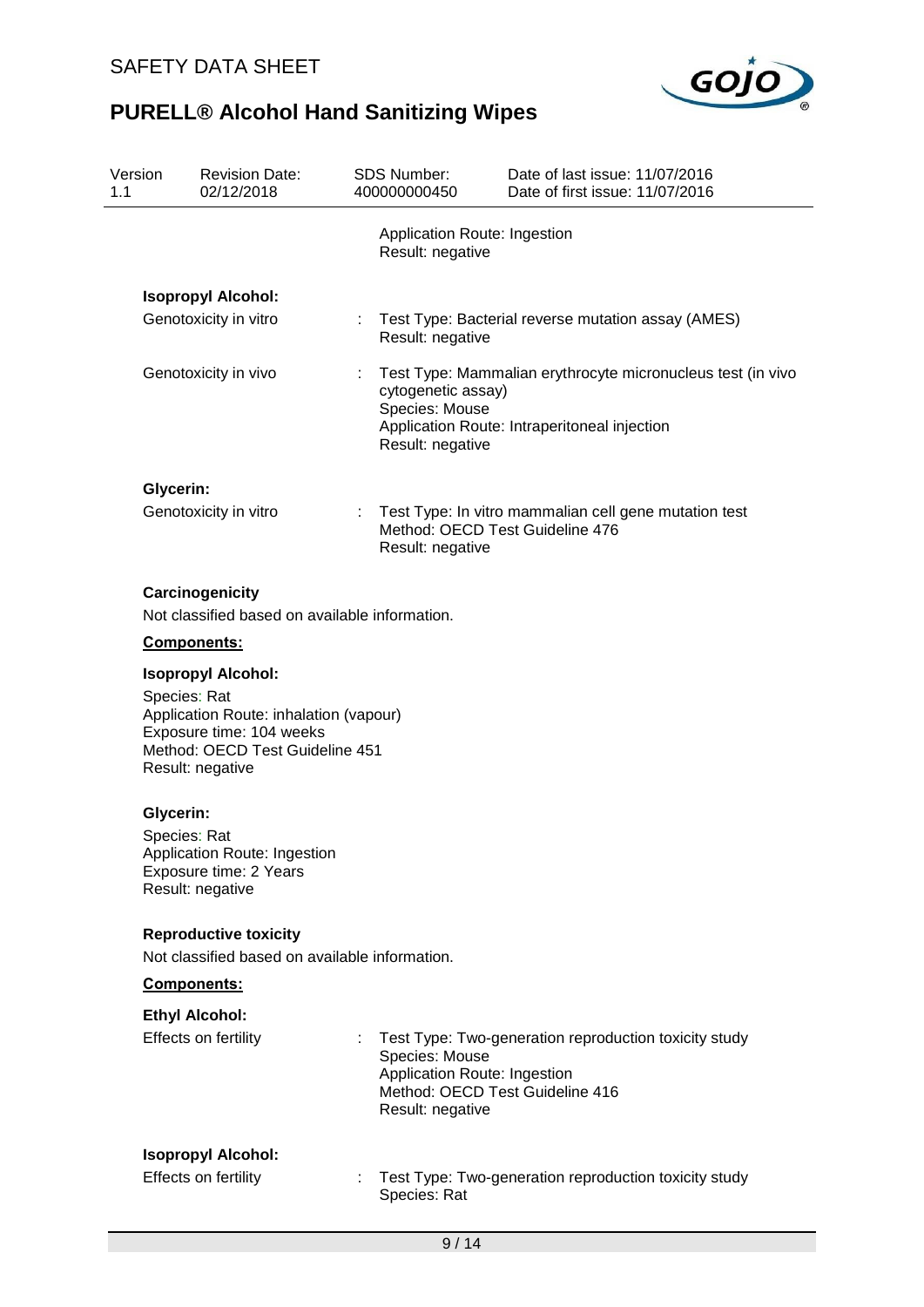

| Version<br>1.1 | <b>Revision Date:</b><br>02/12/2018                                                                                                  | <b>SDS Number:</b><br>400000000450                                  | Date of last issue: 11/07/2016<br>Date of first issue: 11/07/2016 |
|----------------|--------------------------------------------------------------------------------------------------------------------------------------|---------------------------------------------------------------------|-------------------------------------------------------------------|
|                |                                                                                                                                      | Application Route: Ingestion<br>Result: negative                    |                                                                   |
| ment           | Effects on foetal develop-                                                                                                           | Species: Rat<br>Application Route: Ingestion<br>Result: negative    | Test Type: Embryo-foetal development                              |
|                | Glycerin:                                                                                                                            |                                                                     |                                                                   |
|                | Effects on fertility                                                                                                                 | Species: Rat<br>Application Route: Ingestion<br>Result: negative    | Test Type: Two-generation reproduction toxicity study             |
| ment           | Effects on foetal develop-                                                                                                           | Species: Rabbit<br>Application Route: Ingestion<br>Result: negative | Test Type: Embryo-foetal development                              |
|                | <b>STOT - single exposure</b><br>Short-term exposure may cause target organ effects                                                  |                                                                     |                                                                   |
|                | <b>Components:</b>                                                                                                                   |                                                                     |                                                                   |
|                | <b>Isopropyl Alcohol:</b><br>Assessment: May cause drowsiness or dizziness.                                                          |                                                                     |                                                                   |
|                | <b>STOT - repeated exposure</b><br>Not classified based on available information.                                                    |                                                                     |                                                                   |
|                | <b>Repeated dose toxicity</b>                                                                                                        |                                                                     |                                                                   |
|                | <b>Components:</b>                                                                                                                   |                                                                     |                                                                   |
|                | <b>Ethyl Alcohol:</b>                                                                                                                |                                                                     |                                                                   |
|                | Species: Rat<br>NOAEL: 2,400 mg/kg<br>Application Route: Ingestion<br>Exposure time: 2 y                                             |                                                                     |                                                                   |
|                | <b>Isopropyl Alcohol:</b>                                                                                                            |                                                                     |                                                                   |
|                | Species: Rat<br>NOAEL: 5000 ppm<br>Application Route: inhalation (vapour)<br>Exposure time: 104 w<br>Method: OECD Test Guideline 413 |                                                                     |                                                                   |

## **Glycerin:**

Species: Rat NOAEL: 167 mg/m3 LOAEL: 660 mg/m3 Application Route: inhalation (dust/mist/fume)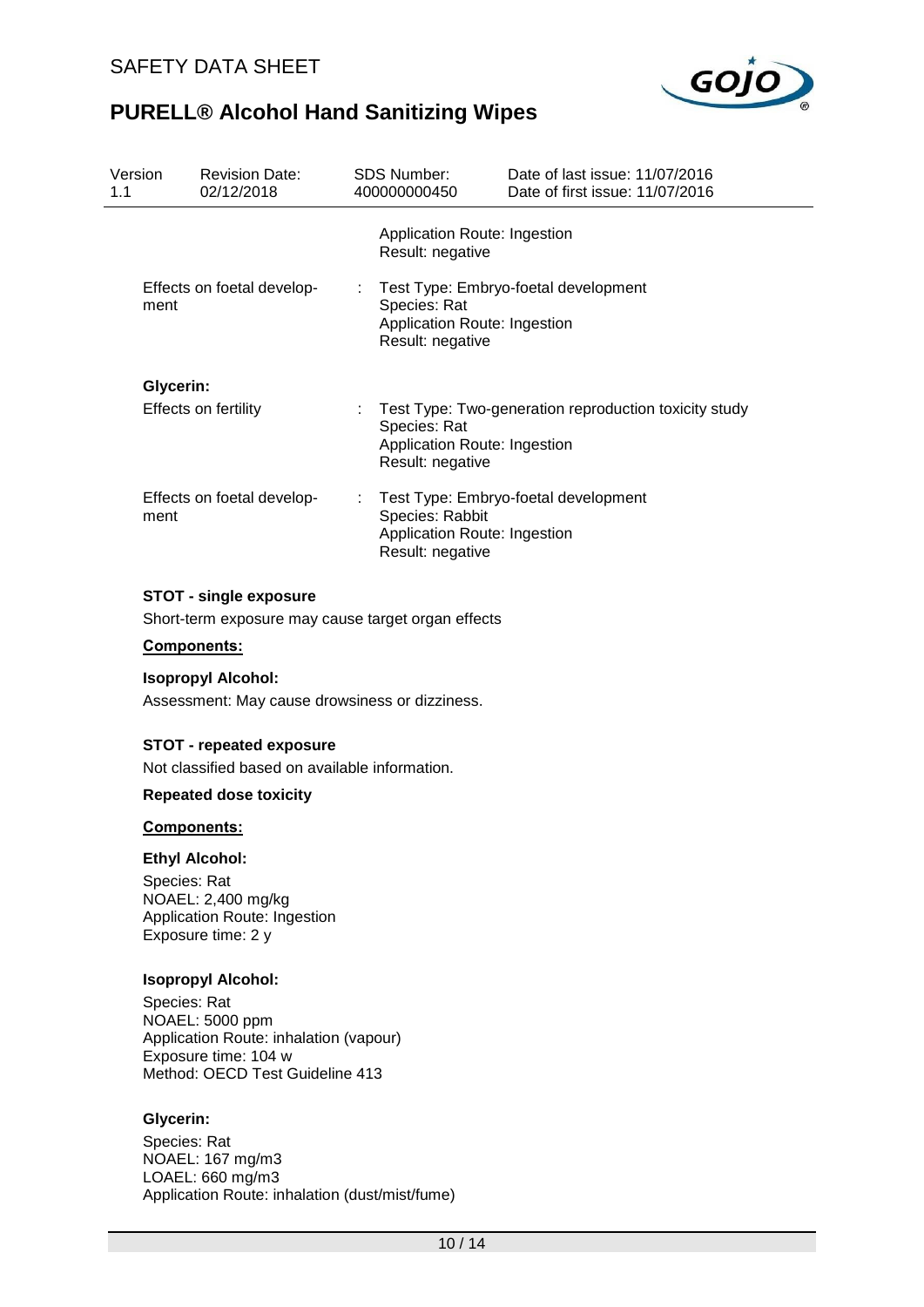

| 1.1 | Version                                                                      | <b>Revision Date:</b><br>02/12/2018                              |    | <b>SDS Number:</b><br>400000000450                     | Date of last issue: 11/07/2016<br>Date of first issue: 11/07/2016 |  |  |  |  |
|-----|------------------------------------------------------------------------------|------------------------------------------------------------------|----|--------------------------------------------------------|-------------------------------------------------------------------|--|--|--|--|
|     |                                                                              | Exposure time: 13 w<br>Symptoms: Local irritation                |    |                                                        |                                                                   |  |  |  |  |
|     | <b>Aspiration toxicity</b><br>Not classified based on available information. |                                                                  |    |                                                        |                                                                   |  |  |  |  |
|     | <b>SECTION 12. ECOLOGICAL INFORMATION</b>                                    |                                                                  |    |                                                        |                                                                   |  |  |  |  |
|     | <b>Ecotoxicity</b>                                                           |                                                                  |    |                                                        |                                                                   |  |  |  |  |
|     |                                                                              | Components:                                                      |    |                                                        |                                                                   |  |  |  |  |
|     |                                                                              | <b>Ethyl Alcohol:</b>                                            |    |                                                        |                                                                   |  |  |  |  |
|     |                                                                              | Toxicity to fish                                                 |    | Exposure time: 96 h                                    | : LC50 (Pimephales promelas (fathead minnow)): > 1,000 mg/l       |  |  |  |  |
|     |                                                                              | Toxicity to daphnia and other :<br>aquatic invertebrates         |    | Exposure time: 48 h                                    | EC50 (Daphnia magna (Water flea)): > 1,000 mg/l                   |  |  |  |  |
|     |                                                                              | Toxicity to algae                                                |    | Exposure time: 72 h<br>Method: OECD Test Guideline 201 | EC50 (Chlorella vulgaris (Fresh water algae)): 275 mg/l           |  |  |  |  |
|     | ic toxicity)                                                                 | Toxicity to daphnia and other :<br>aquatic invertebrates (Chron- |    | Exposure time: 9 d                                     | NOEC (Daphnia magna (Water flea)): 9.6 mg/l                       |  |  |  |  |
|     |                                                                              | Toxicity to bacteria                                             |    | Exposure time: 0.25 h                                  | : EC50 (Photobacterium phosphoreum): 32.1 mg/l                    |  |  |  |  |
|     |                                                                              | <b>Isopropyl Alcohol:</b>                                        |    |                                                        |                                                                   |  |  |  |  |
|     |                                                                              | Toxicity to fish                                                 |    | Exposure time: 96 h                                    | LC50 (Pimephales promelas (fathead minnow)): 10,000 mg/l          |  |  |  |  |
|     |                                                                              | Toxicity to daphnia and other :<br>aquatic invertebrates         |    | Exposure time: 24 h                                    | EC50 (Daphnia magna (Water flea)): > 10,000 mg/l                  |  |  |  |  |
|     |                                                                              | Toxicity to bacteria                                             |    | Exposure time: 16 h                                    | : EC50 (Pseudomonas putida): $> 1,050$ mg/l                       |  |  |  |  |
|     | Glycerin:                                                                    |                                                                  |    |                                                        |                                                                   |  |  |  |  |
|     |                                                                              | Toxicity to fish                                                 |    | Exposure time: 96 h                                    | LC50 (Oncorhynchus mykiss (rainbow trout)): 54,000 mg/l           |  |  |  |  |
|     |                                                                              | Toxicity to daphnia and other :<br>aquatic invertebrates         |    | Exposure time: 48 h                                    | EC50 (Daphnia magna (Water flea)): 1,955 mg/l                     |  |  |  |  |
|     |                                                                              | Toxicity to bacteria                                             | t. | Exposure time: 16 h                                    | NOEC (Pseudomonas putida): > 10,000 mg/l                          |  |  |  |  |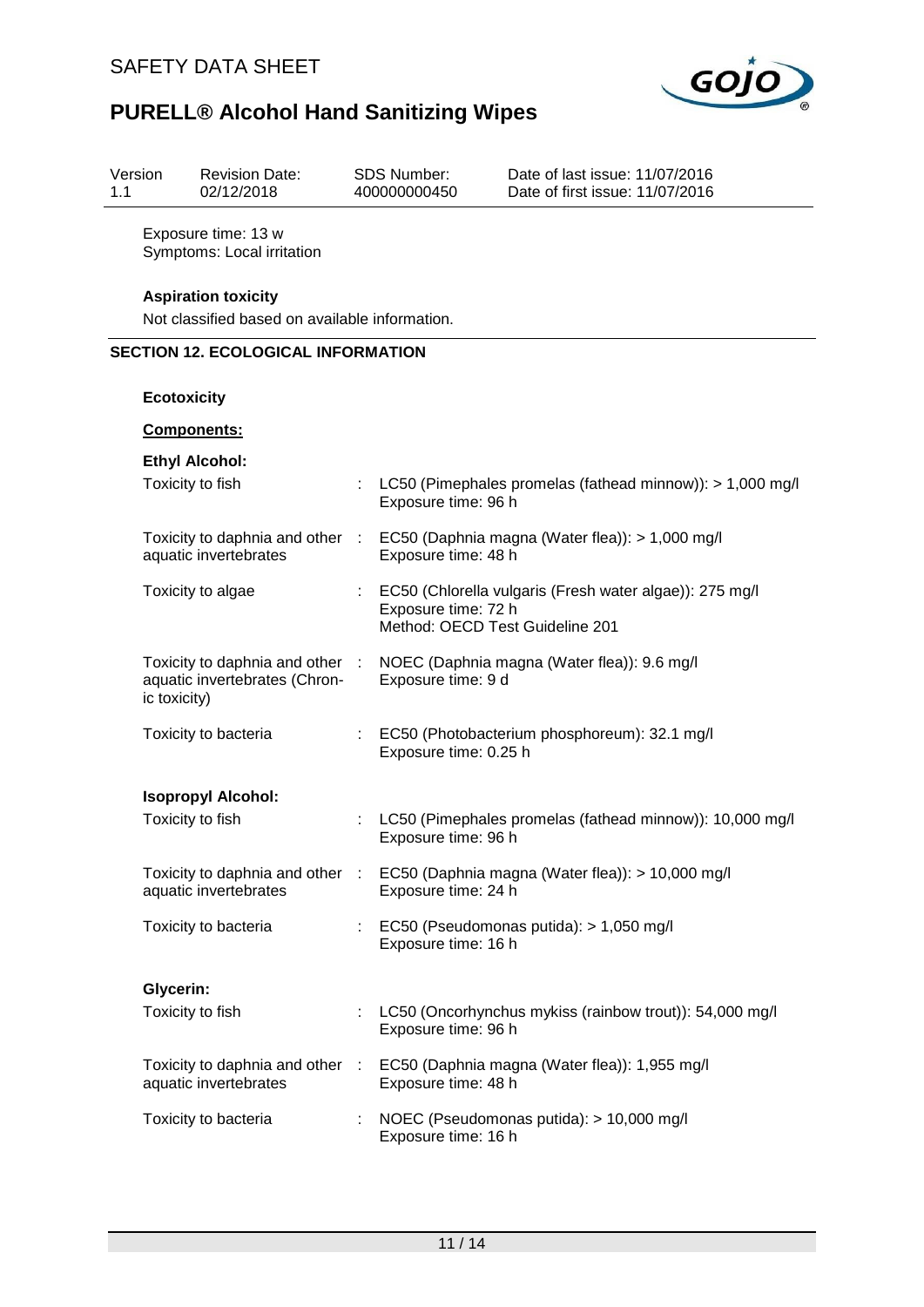

| Version<br>1.1 |           | <b>Revision Date:</b><br>02/12/2018                                 |   | <b>SDS Number:</b><br>400000000450                                            | Date of last issue: 11/07/2016<br>Date of first issue: 11/07/2016 |
|----------------|-----------|---------------------------------------------------------------------|---|-------------------------------------------------------------------------------|-------------------------------------------------------------------|
|                |           | <b>Persistence and degradability</b>                                |   |                                                                               |                                                                   |
|                |           | Components:                                                         |   |                                                                               |                                                                   |
|                |           | <b>Ethyl Alcohol:</b>                                               |   |                                                                               |                                                                   |
|                |           | Biodegradability                                                    |   | Result: Readily biodegradable.<br>Biodegradation: 84 %<br>Exposure time: 20 d |                                                                   |
|                |           | <b>Isopropyl Alcohol:</b>                                           |   |                                                                               |                                                                   |
|                |           | Biodegradability                                                    | ÷ | Result: rapidly degradable                                                    |                                                                   |
|                | Glycerin: |                                                                     |   |                                                                               |                                                                   |
|                |           | Biodegradability                                                    |   | Result: Readily biodegradable.<br>Biodegradation: 94 %<br>Exposure time: 1 d  |                                                                   |
|                |           | <b>Bioaccumulative potential</b>                                    |   |                                                                               |                                                                   |
|                |           | Components:                                                         |   |                                                                               |                                                                   |
|                |           | <b>Ethyl Alcohol:</b><br>Partition coefficient: n-<br>octanol/water |   | log Pow: -0.35                                                                |                                                                   |
|                |           | <b>Isopropyl Alcohol:</b>                                           |   |                                                                               |                                                                   |
|                |           | Partition coefficient: n-<br>octanol/water                          | ÷ | log Pow: 0.05                                                                 |                                                                   |
|                | Glycerin: |                                                                     |   |                                                                               |                                                                   |
|                |           | Partition coefficient: n-<br>octanol/water                          | ÷ | log Pow: -1.76                                                                |                                                                   |
|                |           | <b>Mobility in soil</b>                                             |   |                                                                               |                                                                   |
|                |           | No data available                                                   |   |                                                                               |                                                                   |
|                |           | Other adverse effects                                               |   |                                                                               |                                                                   |
|                |           | No data available                                                   |   |                                                                               |                                                                   |
|                |           | <b>SECTION 13. DISPOSAL CONSIDERATIONS</b>                          |   |                                                                               |                                                                   |

| <b>Disposal methods</b><br>Waste from residues | : Dispose of in accordance with local regulations.                                                                                   |
|------------------------------------------------|--------------------------------------------------------------------------------------------------------------------------------------|
| Contaminated packaging                         | Dispose of as unused product.<br>Empty containers should be taken to an approved waste han-<br>dling site for recycling or disposal. |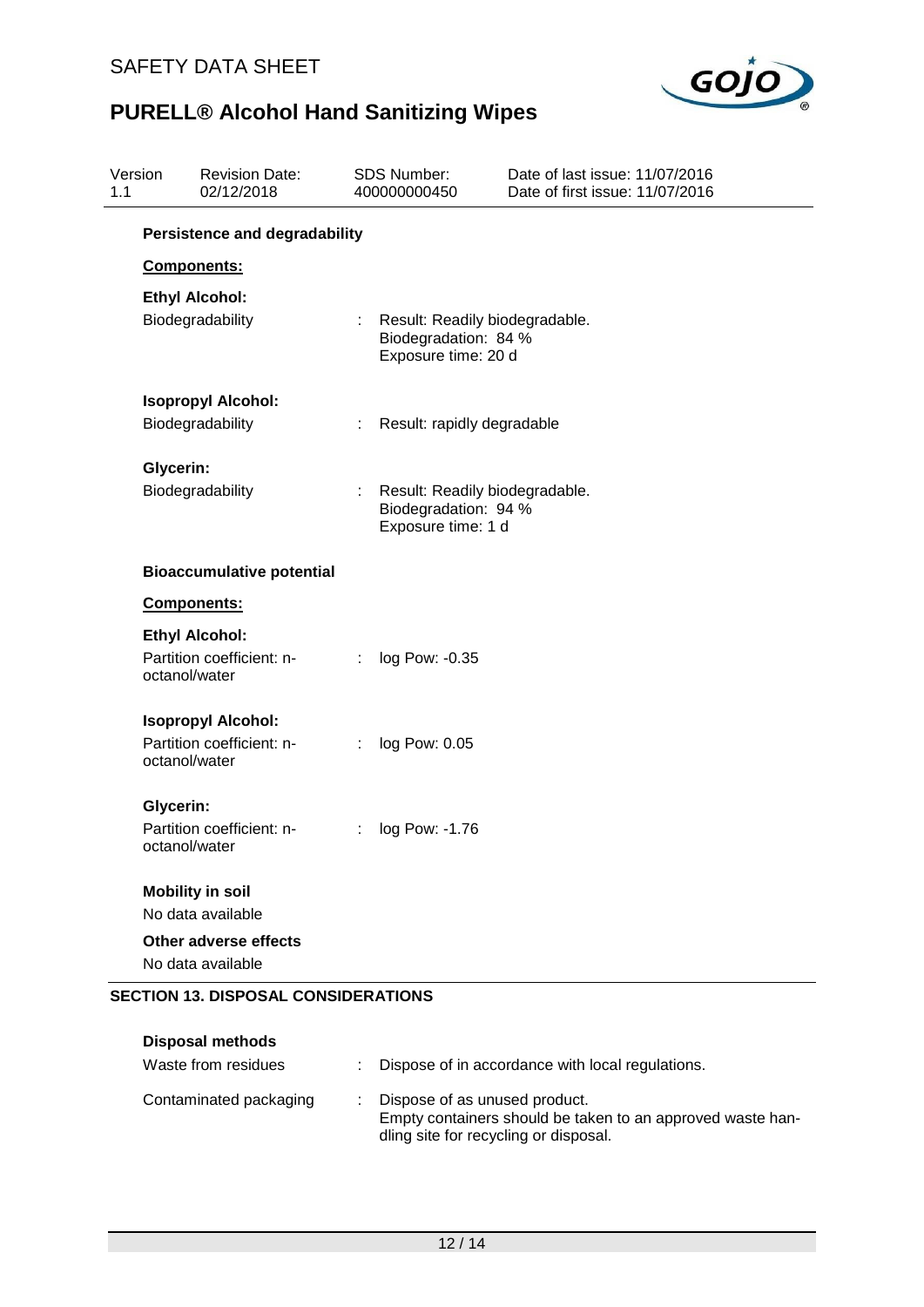

| Version<br>1.1 | <b>Revision Date:</b><br>02/12/2018       |   | <b>SDS Number:</b><br>400000000450 | Date of last issue: 11/07/2016<br>Date of first issue: 11/07/2016 |  |  |  |  |
|----------------|-------------------------------------------|---|------------------------------------|-------------------------------------------------------------------|--|--|--|--|
|                | <b>SECTION 14. TRANSPORT INFORMATION</b>  |   |                                    |                                                                   |  |  |  |  |
|                | <b>International Regulation</b>           |   |                                    |                                                                   |  |  |  |  |
|                | <b>IATA-DGR</b>                           |   |                                    |                                                                   |  |  |  |  |
|                | UN/ID No.                                 |   | <b>UN 3175</b>                     |                                                                   |  |  |  |  |
|                | Proper shipping name                      |   | (Ethanol, Propan-2-ol)             | Solids containing flammable liquid, n.o.s.                        |  |  |  |  |
|                | Class                                     |   | 4.1                                |                                                                   |  |  |  |  |
|                | Packing group                             |   | $\mathbf{II}$                      |                                                                   |  |  |  |  |
|                | Packing instruction (cargo                |   | 448                                |                                                                   |  |  |  |  |
|                | aircraft)<br>Packing instruction (passen- | ÷ | 445                                |                                                                   |  |  |  |  |
|                | ger aircraft)                             |   |                                    |                                                                   |  |  |  |  |
|                | <b>IMDG-Code</b>                          |   |                                    |                                                                   |  |  |  |  |
|                | UN number                                 |   | <b>UN 3175</b>                     |                                                                   |  |  |  |  |
|                | Proper shipping name                      |   | (Ethanol, Propan-2-ol)             | SOLIDS CONTAINING FLAMMABLE LIQUID, N.O.S.                        |  |  |  |  |
|                | <b>Class</b>                              |   | 4.1                                |                                                                   |  |  |  |  |
|                | Packing group                             |   | $\mathbf{II}$                      |                                                                   |  |  |  |  |
|                | Labels                                    |   | 4.1                                |                                                                   |  |  |  |  |
|                | EmS Code                                  |   | $F-A, S-I$                         |                                                                   |  |  |  |  |
|                | Marine pollutant                          |   | no                                 |                                                                   |  |  |  |  |
|                | <b>National Regulations</b>               |   |                                    |                                                                   |  |  |  |  |
|                | <b>TDG</b>                                |   |                                    |                                                                   |  |  |  |  |
|                | UN number                                 |   | <b>UN 3175</b>                     |                                                                   |  |  |  |  |
|                | Proper shipping name                      |   |                                    | SOLIDS CONTAINING FLAMMABLE LIQUID, N.O.S.                        |  |  |  |  |
|                |                                           |   | (Ethanol, Propan-2-ol)             |                                                                   |  |  |  |  |
|                | <b>Class</b>                              |   | 4.1                                |                                                                   |  |  |  |  |
|                | Packing group<br>Labels                   |   | $\mathbf{II}$<br>4.1               |                                                                   |  |  |  |  |
|                | <b>ERG Code</b>                           |   | 133                                |                                                                   |  |  |  |  |
|                | Marine pollutant                          |   | no                                 |                                                                   |  |  |  |  |
|                |                                           |   |                                    |                                                                   |  |  |  |  |

### **SECTION 15. REGULATORY INFORMATION**

| <b>TSCA</b>  | The components of this product are reported in the following inventories:<br>On the inventory, or in compliance with the inventory |
|--------------|------------------------------------------------------------------------------------------------------------------------------------|
| <b>AICS</b>  | On the inventory, or in compliance with the inventory                                                                              |
| <b>DSL</b>   | All components of this product are on the Canadian DSL.                                                                            |
| <b>ENCS</b>  | On the inventory, or in compliance with the inventory                                                                              |
| <b>ISHL</b>  | On the inventory, or in compliance with the inventory                                                                              |
| KECI         | On the inventory, or in compliance with the inventory                                                                              |
| <b>PICCS</b> | On the inventory, or in compliance with the inventory                                                                              |